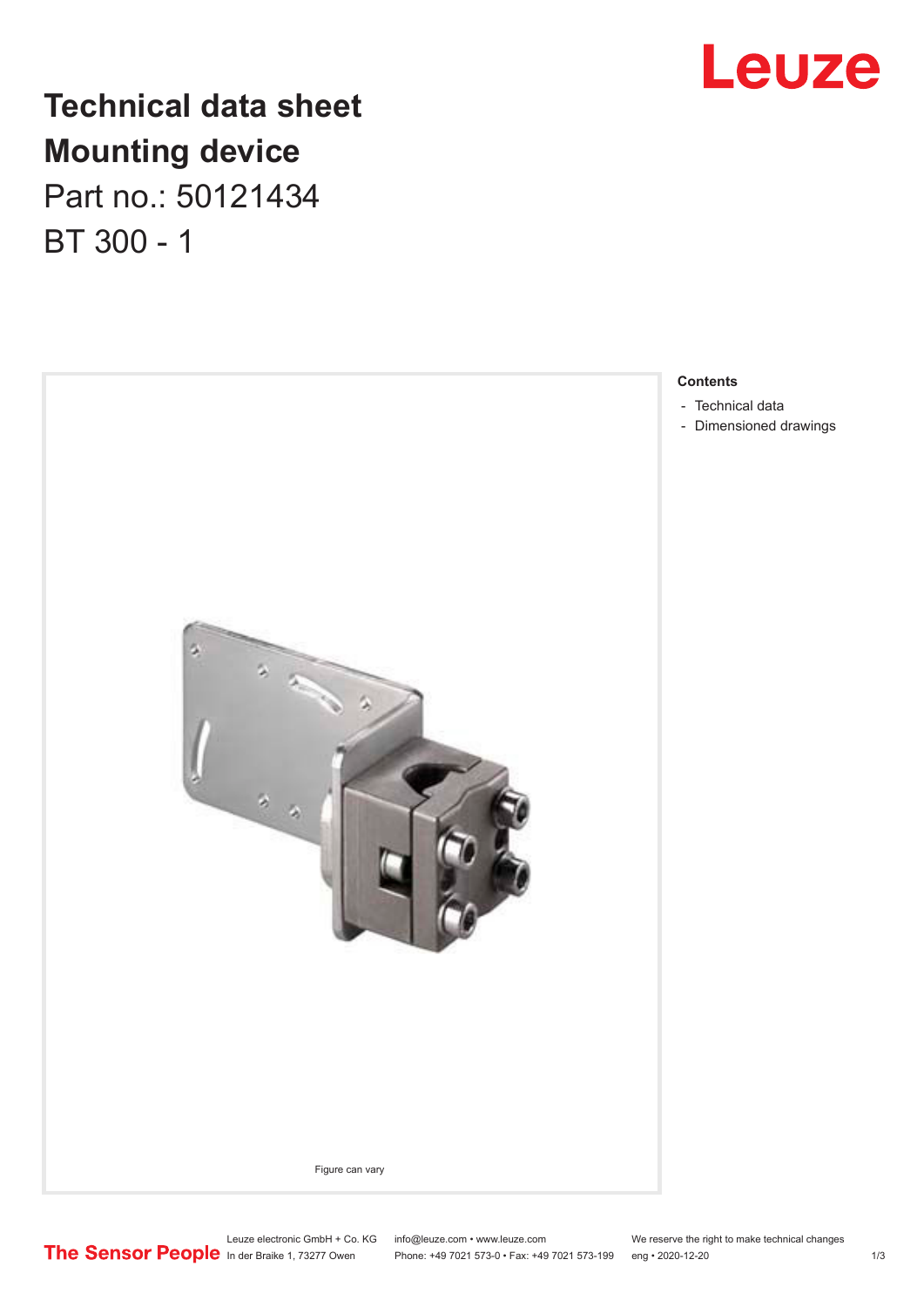**Mounting device material Metal Metal** 

### <span id="page-1-0"></span>**Technical data**

# Leuze

**Basic data**

#### **Contains** 4x lock washers 4x M4 x 10 screw 4x position washers **Suitable for** BCL 2xxi series bar code reader, deflecting mirror BCL 3xxi series bar code reader, deflecting mirror BCL 3xxi series bar code readers **Mechanical data Standard designation, metal mounting**  Diecast aluminum **device** Steel, galvanized **Design of mounting device** Mounting system **Type of fastening, at system** For 10-16 mm rods **Type of fastening, at device** Screw type **Type of mounting device** Adjustable

Turning, 360°

#### **Classification**

| <b>Customs tariff number</b> | 83024900 |
|------------------------------|----------|
| eCl@ss 5.1.4                 | 27279202 |
| eCl@ss 8.0                   | 27279202 |
| eCl@ss 9.0                   | 27273701 |
| eCl@ss 10.0                  | 27273701 |
| eCl@ss 11.0                  | 27273701 |
| <b>ETIM 5.0</b>              | EC002498 |
| <b>ETIM 6.0</b>              | EC003015 |
| <b>ETIM 7.0</b>              | EC003015 |